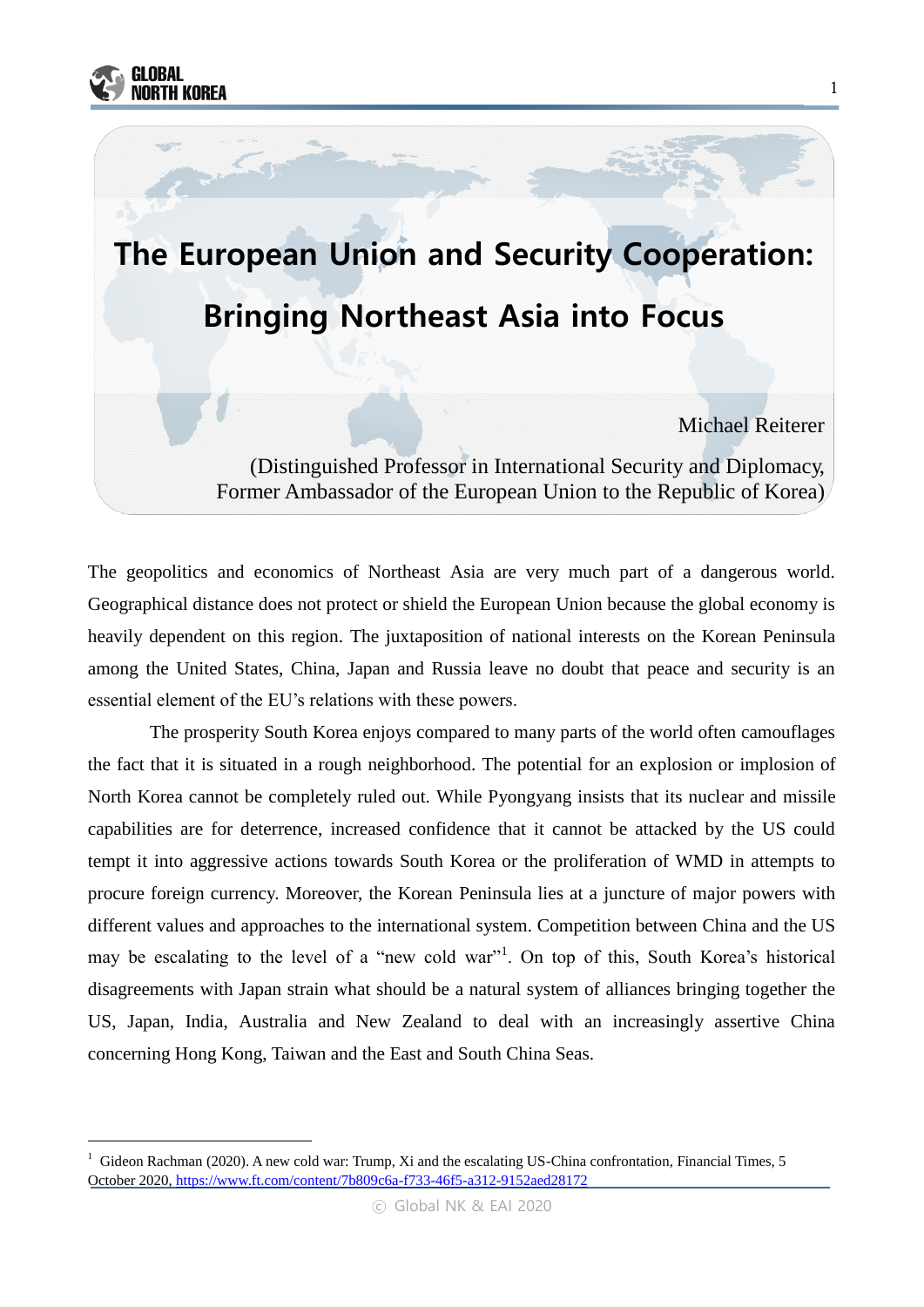

#### **The North Korea challenge**

While many have gotten used to seven decades of brinkmanship, the country has now reached a stage where it may have the capacity to launch a nuclear armed Inter-Continental Ballistic Missile capable of hitting anywhere in Europe, North America or Australia. The 10 October 2020 parade commemorating the foundation of the Workers Party of Korea also sought to demonstrate a significant improvement in conventional warfare assets. This is not to mention the country's equally menacing cyber-attack capability and stocks of chemical and biological weapons that are not only for deterrence—recall the assassination of Kim Jong-un's half-brother at Kuala Lumpur International Airport in 2017.

We know in hindsight that we may well have got closer to a military confrontation during the "fire and fury" days of 2017 than many realized when unknown new factors – including President Trump – entered the equation. Despite three meetings between Trump and Kim, negotiations remain stuck over the perennial problem of how to sequence actions towards denuclearization and a (gradual) lifting of sanctions. Of course, it is wishful thinking that North Korea, as it exists in its current form, would ever engage in complete, verifiable, and irreversible denuclearization. Kim Jong-un has made clear that nuclear weapons are not only a matter of national pride, but essential to regime survival, and in his argument, the prevention of war. "Irreversible" would mean a sudden disappearance of the scientists working for decades on the project and their accumulated know-how.

Just as in the children's story of the Emperor's New Clothes when nobody dare say the obvious, the international community's objective, whether it likes it or not, should be to limit the growth of North Korea's nuclear and missile capacity. This equates to a *de facto* focus on arms control and ensuring that Pyongyang never sees a reason to use or aid the further proliferation of nuclear weapons. Maintaining a constructive ambiguity may be useful: non-recognition as a nuclear state (unlike Pakistan and India, whose example weighs in negatively) may help to avoid a nuclear arms race. The North could go down the path of gradual denuclearization once the incentives are attractive enough, but achieving denuclearization up front, followed by normalization of relations with the US and the world is an unattainable goal.

Alternatively, the international community could set the goal of addressing the situation through an overall package that would include an end-of-war declaration, peace treaty, diplomatic relations, negotiating processes, the lifting of sanctions according to benchmarks reached and eventually the securing of nuclear arms under the auspices and control of an international body.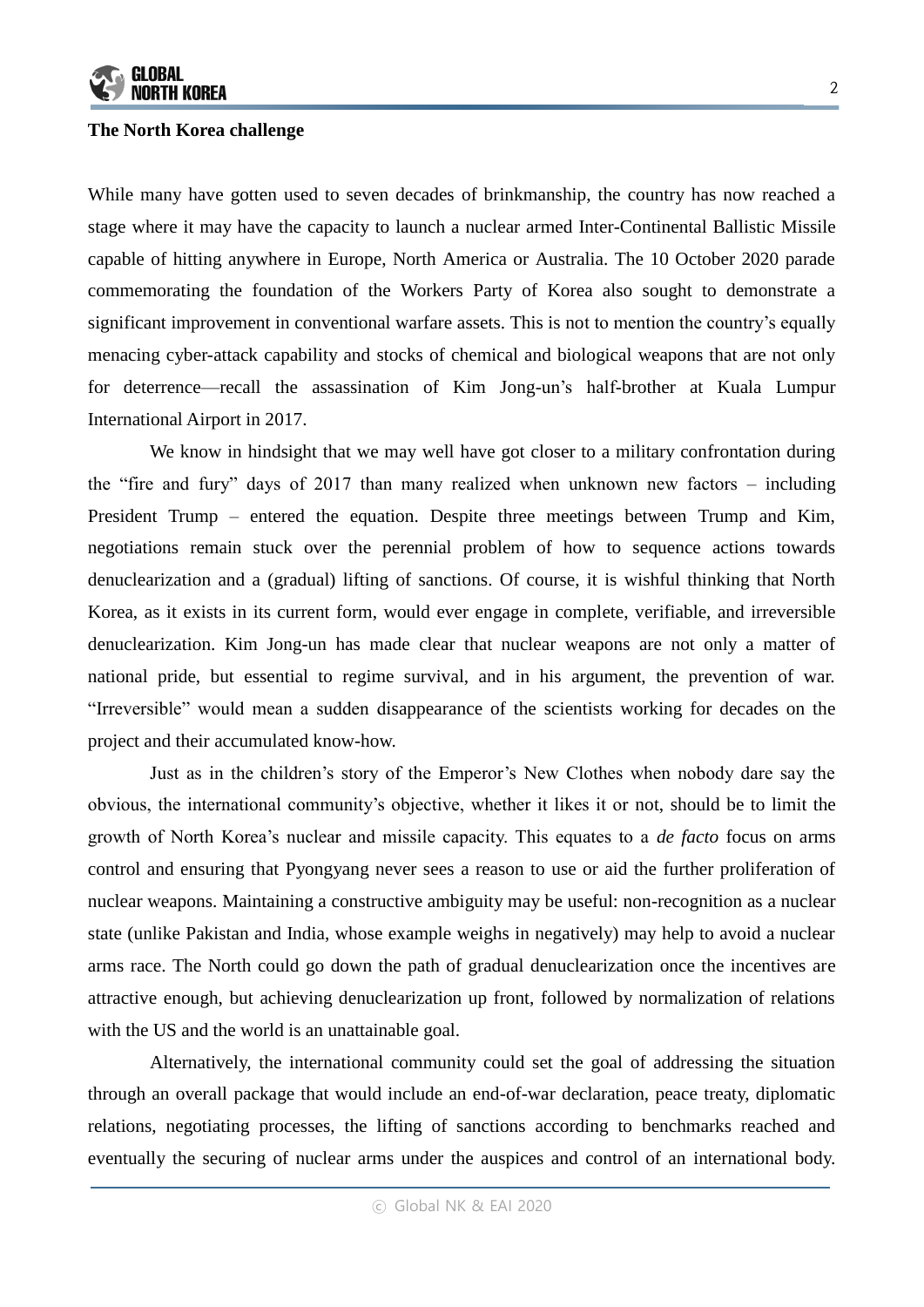While difficult to imagine, this appears a preferable and attainable aspiration compared to the decades of stalemate which have worked exclusively in the interest of North Korea. The major problem remains that over the last decades North Korea successfully concealed its grand strategy of what it wants to achieve, in case that there is one, or has masterfully induced permanent guessing of what it could be – an element of insecurity and ambiguity which underpins the North Korean negotiating position.

## **The EU must be a player**

-

The security of Asia and Europe are intertwined as confirmed by the 2016 Global Strategy<sup>2</sup> and reiterated in the 2018 policy paper Enhanced Security Cooperation in and with Asia.<sup>3</sup> The EU had settled for a policy of "*critical engagement*" with North Korea which needs to be revisited in light of the following developments: While all are talking or try to talk to the North (US, Chinese, Russian presidents to name just a few) the EU let the mid-senior level Political Dialogue between officials fade away after 2015.<sup>5</sup> Given the flurry of summits and engagement in 2018, the EU *de facto* side-lined itself. This is neither in line with the professed interest to be a global player and to contribute to peace and prosperity through conflict prevention and resolution, nor with trying to wield power and influence in using the language of power  $(I. Borrell<sup>6</sup>)$  which needs follow- up by actions demonstrating this power.

Redressing the situation will require a high-level political process at the ministerial level as the working level has not been able to move during the last five years. Having a clear EU position is also necessary to avoid seeing the EU get caught between the US and China. The non-proliferation of weapons of mass destruction is not the prerogative of any two Member States. It is a common EU policy goal in the context of the threat that North Korea poses as well as the way its undermines principles of peaceful international relations and the rule of law. The non-accreditation of an EU ambassador to Pyongyang is an obstacle to engagement and should be solved quickly to allow

 $2$  European Union, Shared Vision, Common Action: A Stronger Europe, A Global Strategy for the European Union's Foreign and Security Policy, June 2016, [https://eeas.europa.eu/sites/eeas/files/eugs\\_review\\_web\\_0.pdf](https://eeas.europa.eu/sites/eeas/files/eugs_review_web_0.pdf)

<sup>&</sup>lt;sup>3</sup> Council of the European Union, Enhanced EU Security Cooperation in and with Asia - Council conclusions, 28 May 2018, <https://www.consilium.europa.eu/media/35456/st09265-re01-en18.pdf>

<sup>&</sup>lt;sup>4</sup> European Union External Action, DPRK and the EU, 26 June 2016, [https://eeas.europa.eu/headquarters/headquarters](https://eeas.europa.eu/headquarters/headquarters-homepage_en/4186/DPRK%20and%20the%20EU)[homepage\\_en/4186/DPRK%20and%20the%20EU](https://eeas.europa.eu/headquarters/headquarters-homepage_en/4186/DPRK%20and%20the%20EU)

<sup>5</sup> European Union External Actions, EU-DPRK Political Dialogue – 14th Session, 25 June 2015, [https://eeas.europa.eu/headquarters/headquarters-homepage/6336/node/6336\\_ko](https://eeas.europa.eu/headquarters/headquarters-homepage/6336/node/6336_ko)

<sup>6</sup> European Parliament, Hearing with High Representative/Vice President-designate Josep Borrell, 7 October 2019. [https://www.europarl.europa.eu/news/en/press-room/20190926IPR62260/hearing-with-high-representative-vice-president](https://www.europarl.europa.eu/news/en/press-room/20190926IPR62260/hearing-with-high-representative-vice-president-designate-josep-borrell)[designate-josep-borrell](https://www.europarl.europa.eu/news/en/press-room/20190926IPR62260/hearing-with-high-representative-vice-president-designate-josep-borrell)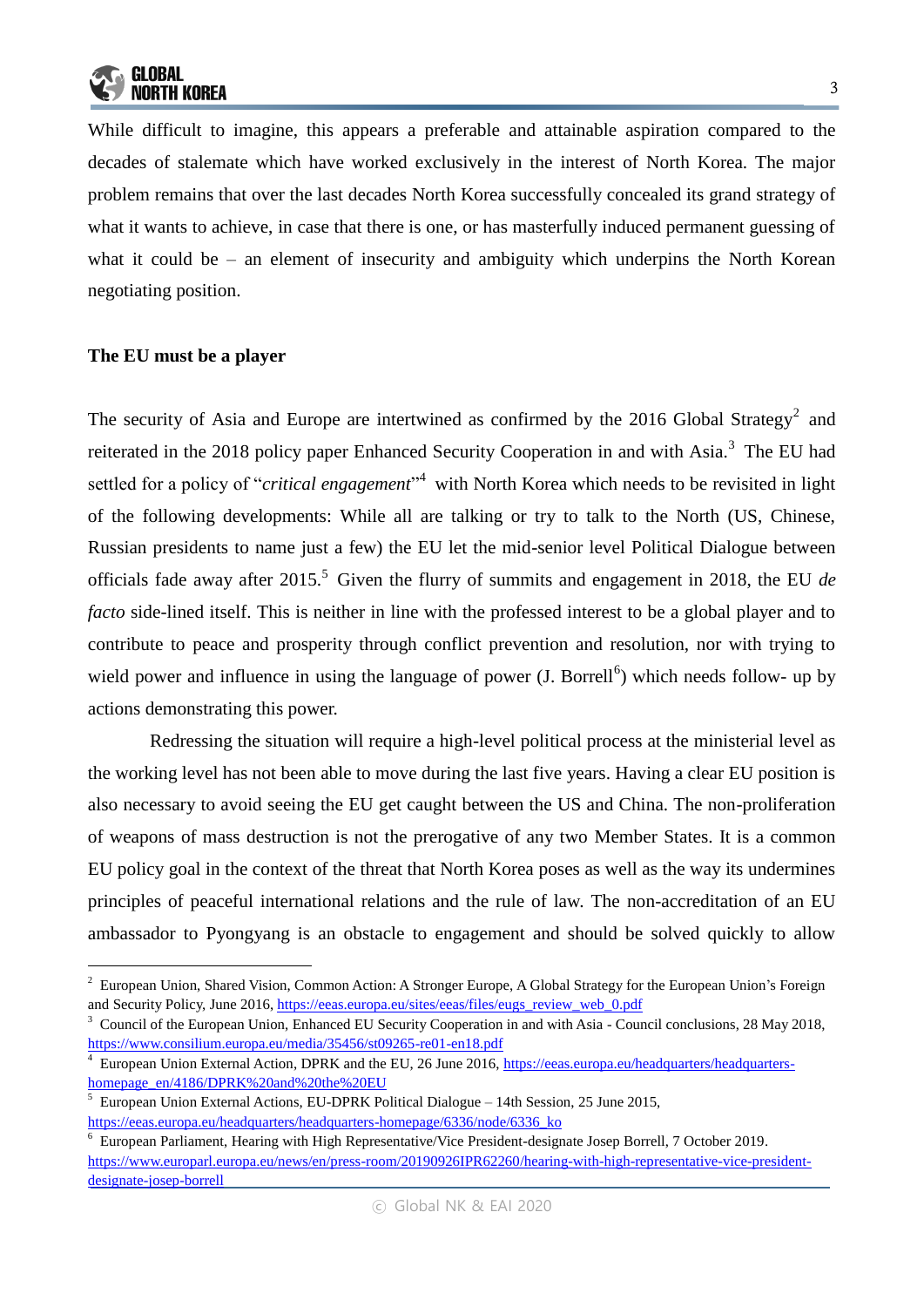normal diplomatic engagement. This would allow the EU to talk not only about but with North Korea. Opening and widening channels of communication are not a reward for anybody but a necessary condition for diplomacy to work effectively.

## **Need for international cooperation**

Based on the consensus reflected in the 2016 EU Global Strategy that the security and prosperity of Asia and Europe depend on each other and on the recognition that the Korean Peninsula is one of the hot spots of international politics, the EU as an aspiring global player needs a strategic approach that includes the necessary level of political attention and human and material resources.

The interest of the EU's citizens and economy are clear: the EU would be directly affected by a major crisis on the Korean Peninsula. South Korea is the EU's eighth largest trading partner<sup>7</sup>, with particular importance in information technology and more recently the health sector; the EU is the fourth largest export market and one of the largest foreign investors in South Korea. On the metalevel, the effectiveness of the multilateral system with the UN at its center is at stake when it comes to sanctions, human rights and dispute management.

## **The EU's comprehensive approach to foreign and security policy**

In order to address the situation in North Korea the EU needs to draw on its comprehensive approach to security and make good use of its toolbox as there is need to:

 $\bullet$  manage a crisis;<sup>8</sup>

-

- prevent a crisis from escalating;
- provide humanitarian assistance to vulnerable communities;
- mitigate a public health situation made worse by COVID-19 despite denials;
- work towards arms reduction and denuclearization;
- deal with flagrant violations of human rights; and
- facilitate an environment conducive to negotiations through trust and confidence building measures.

<sup>&</sup>lt;sup>7</sup> European Commission, Countries and regions: South Korea, April 2020[, https://ec.europa.eu/trade/policy/countries-and](https://ec.europa.eu/trade/policy/countries-and-regions/countries/south-korea/)[regions/countries/south-korea/](https://ec.europa.eu/trade/policy/countries-and-regions/countries/south-korea/)

<sup>8</sup> European Union External Action, Crisis management and Response, 15 June 2019, [https://eeas.europa.eu/headquarters/headquarters-Homepage/412/crisis-management-and-response\\_en](https://eeas.europa.eu/headquarters/headquarters-Homepage/412/crisis-management-and-response_en)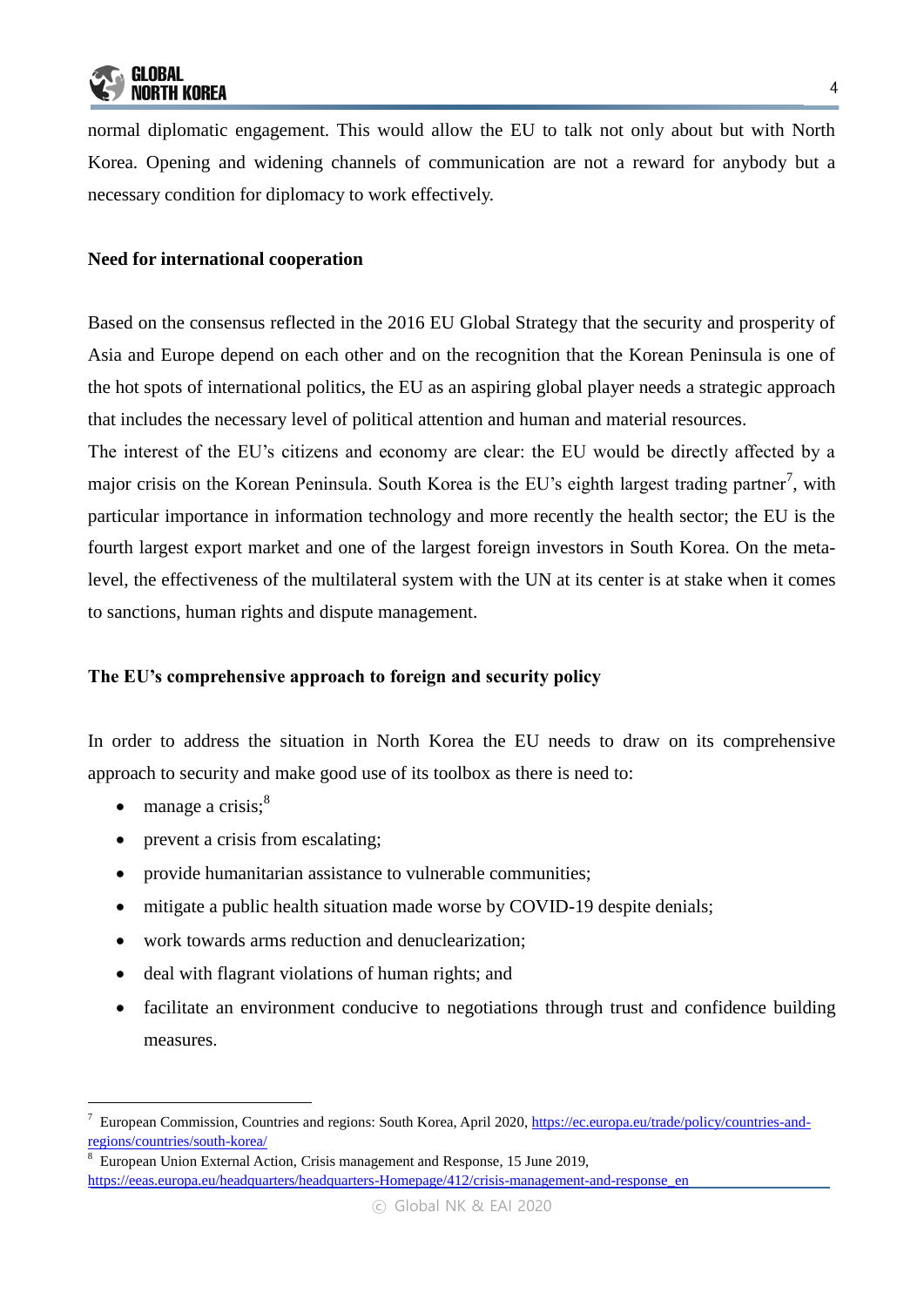

If there ever are significant changes in the situation and the major parties begin to move towards a settlement of some kind such as an end of war declaration or peace treaty, there will be a demand to look at lessons from the EU in stabilizing post-conflict situations and guiding countries into participation in the international community and global economy. The example of the Korean Peninsula Energy Development Organization (KEDO) project in the 1990s testifies to the importance of the EU being part of any such process and not simply a financial contributor<sup>9</sup>. Therefore, timely preparations are needed to develop a road map including contingency planning for positive and negative scenarios that will allow the EU to be part of the (pre-) negotiating process.

#### **The EU's policy toolbox**

-

The EU is rather scrupulous in supporting the effective implementation of international sanctions, which are in addition to autonomous ones through demarches and technical support, and in issuing statements to make clear what is expected of the DPRK – all necessary and useful policy instruments. The latest round of such demarches was completed in October 2020.

However, I agree with many analysts<sup>10</sup> that if the EU is to pursue its interests in East Asia, like the other major players, it must be in a position to utilize the following specific instruments of engagement in relation to North Korea:

- increasing contacts with the DPRK Embassy in Berlin that is responsible for EU affairs;
- making better use of the six embassies of Member States in Pyongyang, once the full diplomatic presence in the North Korean capital is restored post-COVID;
- re-starting the EU-DPRK Political Dialogue and using it for functional approaches based on common interest, like engaging in a human rights dialogue based on human security;
- nominating a non-resident EU Ambassador to the DPRK;
- eventually nominating a Special Representative; and

<sup>10</sup> Ramon Pacheco Pardo, et al, It's Time for the European Union to Talk to North Korea, 38 North, 2 March 2020, [https://www.38north.org/2020/03/eu030220/;](https://www.38north.org/2020/03/eu030220/) Mason Richey, et al, "Strategic Implications of a Nuclear North Korea: Europe's Dual Role in Diplomacy and Deterrence," *The Korean Journal of Defense Analysis Vol.* 32, No. 2, June 2020, pp 231-252; Tereza Novotna, What Can a New "Geopolitical" EU Do about North Korea?, 38 North, 6 February 2020,

[https://www.38north.org/2020/02/tnovotna020620/;](https://www.38north.org/2020/02/tnovotna020620/) Ramon Pacheco Pardo, The EU is irrelevant in the Korean Peninsula, right? Wrong, EUROACTIV, 1 February 2018, [https://www.euractiv.com/section/european-external-action-](https://www.euractiv.com/section/european-external-action-service/opinion/thurs-the-eu-is-irrelevant-in-the-korean-peninsula-right-wrong/)

[service/opinion/thurs-the-eu-is-irrelevant-in-the-korean-peninsula-right-wrong/;](https://www.euractiv.com/section/european-external-action-service/opinion/thurs-the-eu-is-irrelevant-in-the-korean-peninsula-right-wrong/) Mario Esteban, The EU´s role in stabilising the Korean Peninsula, Real Instituto Elanco Working Paper, January 2019,

<sup>&</sup>lt;sup>9</sup> Michael Reiterer. "The EU's engagement in the Asia-Pacific region". Marchi, Ludovica (ed.) The European Union and Myanmar: Interactions via ASEAN. Routledge, 2019; p. 10.

[http://www.realinstitutoelcano.org/wps/wcm/connect/49ffc71b-569c-4c88-bcab-b9bffc485716/WP1-2018-Esteban-EU-role](http://www.realinstitutoelcano.org/wps/wcm/connect/49ffc71b-569c-4c88-bcab-b9bffc485716/WP1-2018-Esteban-EU-role-stabilising-Korean-Peninsula.pdf?MOD=AJPERES&CACHEID=49ffc71b-569c-4c88-bcab-b9bffc485716%20)[stabilising-Korean-Peninsula.pdf?MOD=AJPERES&CACHEID=49ffc71b-569c-4c88-bcab-b9bffc485716%20](http://www.realinstitutoelcano.org/wps/wcm/connect/49ffc71b-569c-4c88-bcab-b9bffc485716/WP1-2018-Esteban-EU-role-stabilising-Korean-Peninsula.pdf?MOD=AJPERES&CACHEID=49ffc71b-569c-4c88-bcab-b9bffc485716%20)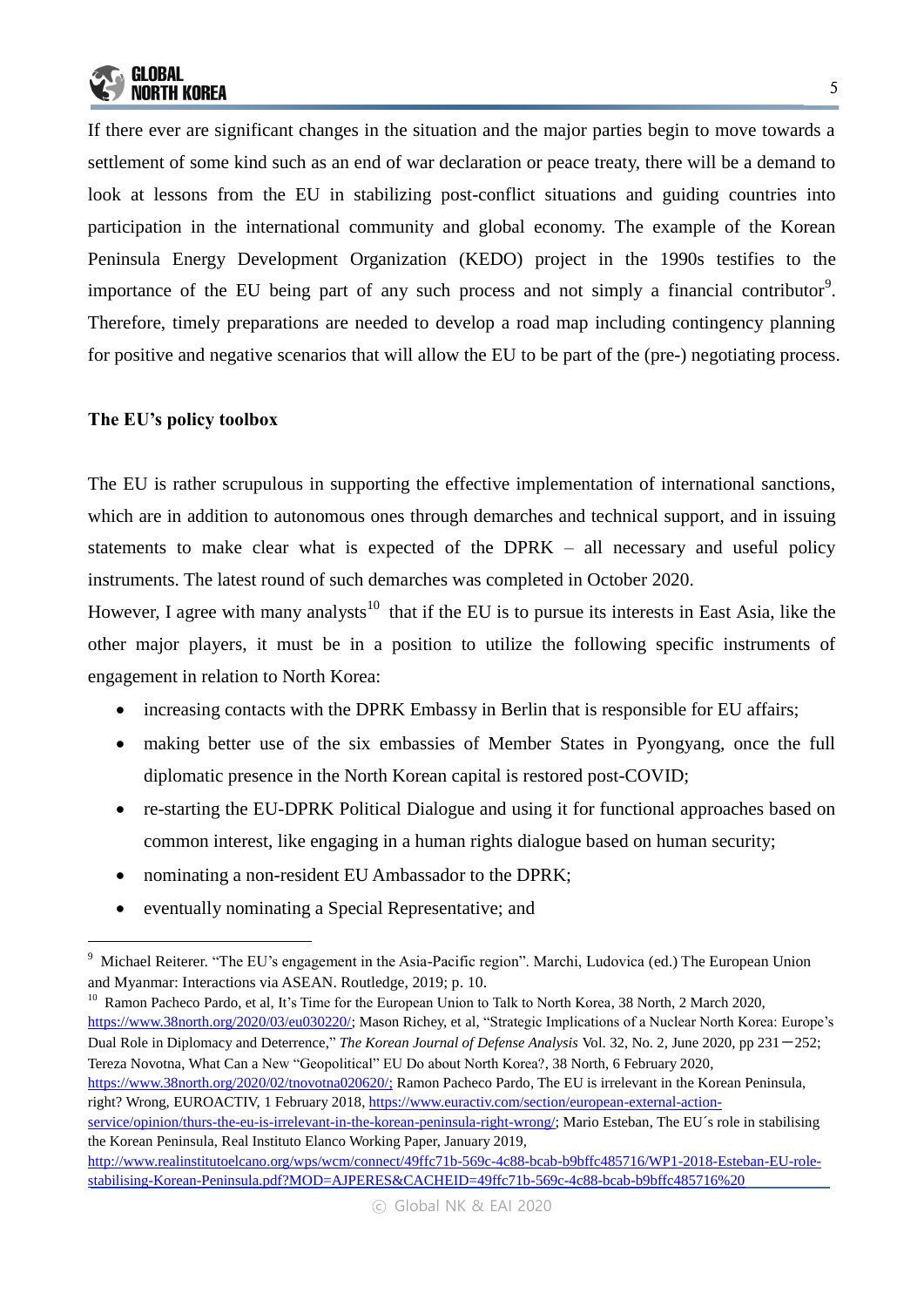

-

promoting and participating in relevant Track 1.5 events.

With international partners, the EU should consider:

- offering the experience gained in difficult negotiations in Europe,
- following up on the offer to share more closely experiences from the Iran nuclear deal (JCPOA) negotiating process and sharing the advantages of multilateralism.

Promoting the multilateral rules-based system and the rule of  $law<sup>11</sup>$  is an essential ingredient for providing security on the Korean Peninsula. Frankly, this has thus far been in short supply.

There has to be confidence that an agreement reached by diplomatic means will be effectively implemented and guaranteed, otherwise no party and especially North Korea will have any incentive to sign a treaty. Providing such an environment through active crisis management could be an essential contribution by the EU which has higher credibility in this area than any other player, not least because of its unwavering support despite fierce US resistance for the Iran agreement which it helped to negotiate in the first place. Monitoring of any agreement reached, especially regarding denuclearization could be an appreciated contribution by the EU, including providing verification inspectors in support of IAEA. In a negative scenario, the tightening of the EU's own autonomous sanctions must be part of the planning. At the same time, consideration should be given to a loosening of sanctions in a positive scenario, in line with critical engagement and a balanced and effective carrot and stick approach. Furthermore, at this stage, the Korean Peninsula would blend well into the Connectivity of the Eurasian continent, as advocated by the EU-Connectivity Strategy<sup>12</sup> and the Asia Europe Meeting (ASEM).<sup>13</sup>

On all these instruments, the EU could deliver if it is united. Without unity in foreign policy, attention will be needed not to raise false expectations or to try and punch beyond its weight, which would lead to a loss of credibility. A policy paper under the guidance of the EEAS outlining a fresh start for the EU to assist the deblocking of the current situation presented at a convenient venue for

<sup>&</sup>lt;sup>11</sup> Council of the European Union , Council conclusions-EU action to strengthen rules-based multilateralism, 17 June 2019, <https://www.consilium.europa.eu/media/39791/st10341-en19.pdf>

<sup>&</sup>lt;sup>12</sup> European Commission, Joint Communication to the European Parliament, the Council, the European Economic and Social Committee, the Committee of the Regions and the European Investment Bank: Connecting Europe and Asia - Building blocks for an EU Strategyl, 19 September 2018, [https://eeas.europa.eu/sites/eeas/files/joint\\_communication\\_-](https://eeas.europa.eu/sites/eeas/files/joint_communication_-_connecting_europe_and_asia_-_building_blocks_for_an_eu_strategy_2018-09-19.pdf)

[\\_connecting\\_europe\\_and\\_asia\\_-\\_building\\_blocks\\_for\\_an\\_eu\\_strategy\\_2018-09-19.pdf](https://eeas.europa.eu/sites/eeas/files/joint_communication_-_connecting_europe_and_asia_-_building_blocks_for_an_eu_strategy_2018-09-19.pdf) This Communication builds on the EU´s experience of enhancing connections among Member States and with and in other regions. The sustainable,

comprehensive and rules-based connectivity distinguishes it from the BRI and aims at connecting the Eurasian continent in offering Connectivity partnerships (first concluded with Japan in 2019).

<sup>&</sup>lt;sup>13</sup> European Commission, European Commission: ASEM Sustainable Connectivity Portal, [https://composite](https://composite-indicators.jrc.ec.europa.eu/asem-sustainable-connectivity/)[indicators.jrc.ec.europa.eu/asem-sustainable-connectivity/](https://composite-indicators.jrc.ec.europa.eu/asem-sustainable-connectivity/)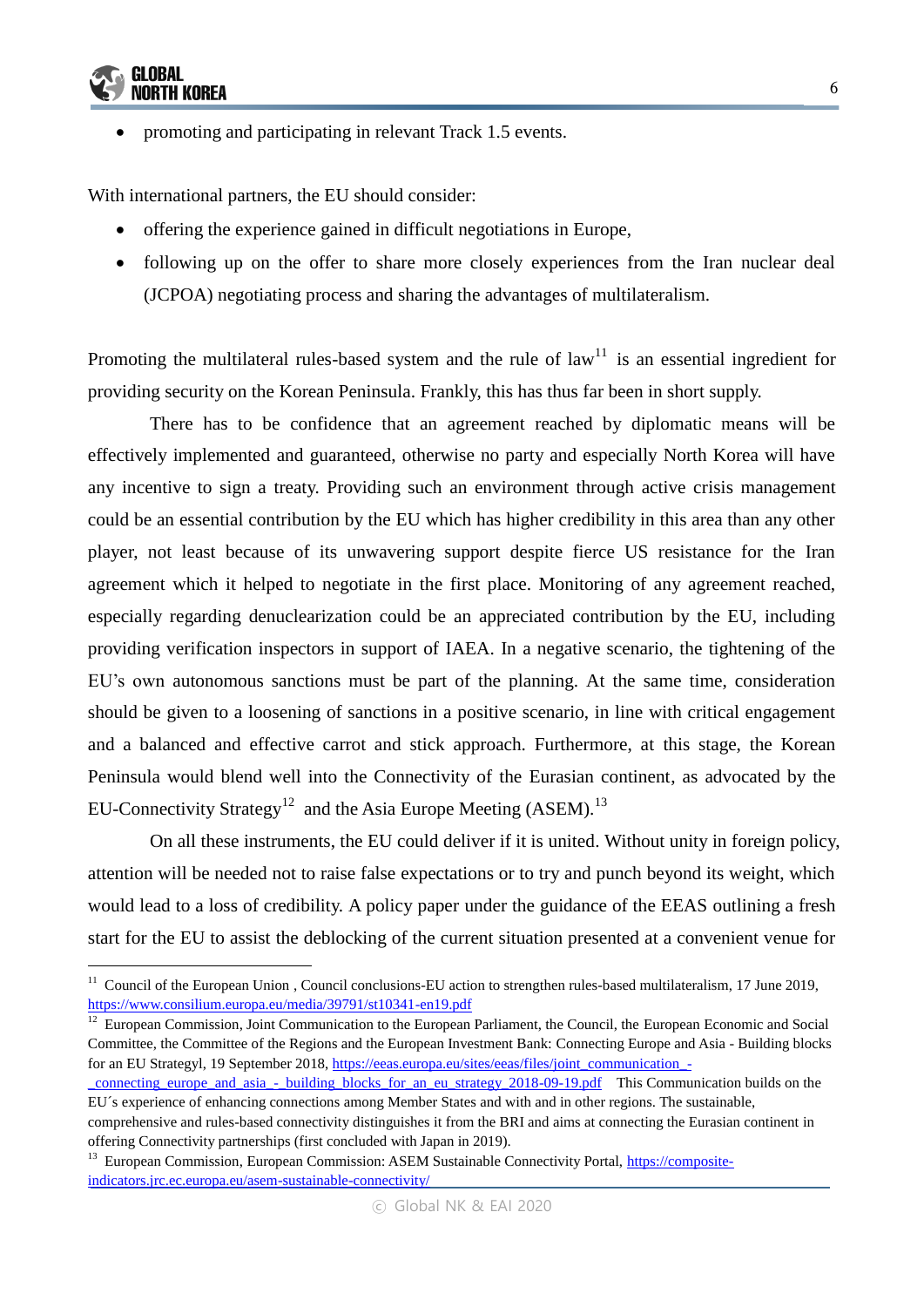interested parties would facilitate engagement and provide transparency. Last but not least, in order to walk the talk, sufficient means (personnel, funds) would be required to implement a work program.

#### **Seoul needs to contribute**

-

The Moon Jae-in Administration has a very strong focus on North Korea. This reminds me of my first meeting with a Korean President, Kim Dae-jung, at the 2000 ASEM Summit when it was known that he was about to be awarded the Nobel Peace Prize for having solved the North Korean issue…

While the Moon Administration's focus on inter-Korean dialogue and cooperation brought success in 2018, the problems since testify to the need for a wider South Korean focus on strengthening the international rule of law-based system on which any ultimate settlement will depend. Seoul needs to stand up and be heard in defending universal values. This often leads to uncomfortable situations and reactions that go against commercial and even short-term security interests: one can never always please Washington, Beijing and Moscow at the same time, however important their positions on the DPRK might be. When necessary, South Korea must be prepared to use instruments, including commercial sanctions to support international efforts to promote global values and rights. The EU and its Member States and other middle powers<sup>14</sup> such as Australia, New Zealand, Norway and Canada often find themselves falling into the bad books of important and powerful partners while defending the global commons. But that does not stop them from speaking up. They realize that the defense of the rules-based system as a whole is the basis for promoting their interests.

South Korea currently has many areas in which it could step up its contribution to the multilateral system. The example it has set in addressing the COVID-19 pandemic, the potential it has to (yet to be proved) to be a leader in promoting a green economic recovery, its strengths in the digital economy and the soft power it gains from the popularity of its cultural products around the world are key building blocks for expanding this role.

Ultimately, a stronger international system of multilateralism and rule of law will serve to support Seoul in its engagement with the four major powers in pursuing peace on the Korean Peninsula. It will also be the necessary framework for accommodating China's security interests.

<sup>&</sup>lt;sup>14</sup> Leif-Eric Easley, Shaping South Korea's middle-power future, East Asia Forum, 27 May 2020, <https://www.eastasiaforum.org/2020/05/27/shaping-south-koreas-middle-power-future/>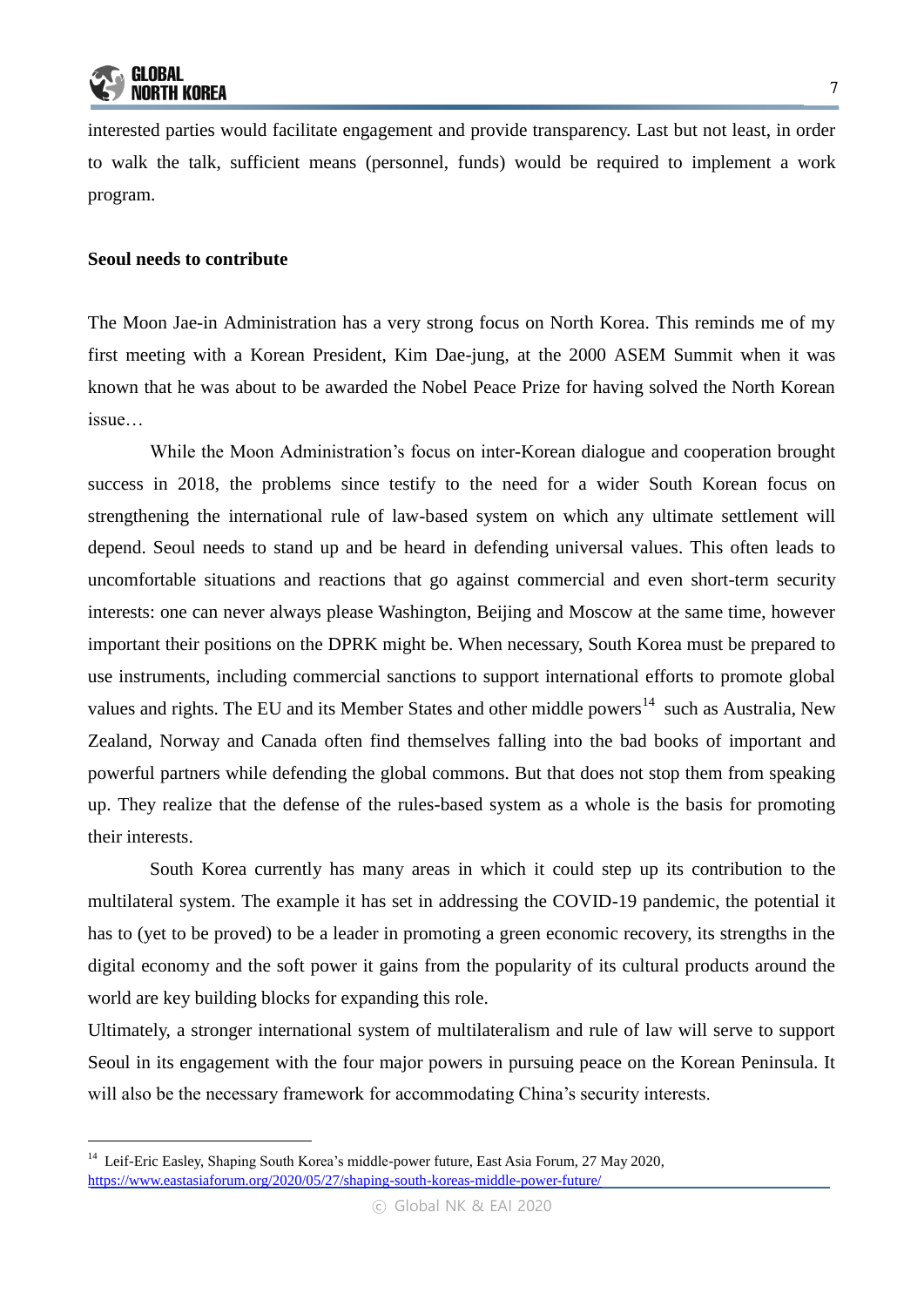

#### **Conclusion**

-

In many of these areas, the European Union is a natural and congenial partner for South Korea. This is evident when looking back on 57 years of diplomatic relations and a decade of EU-Korea Strategic Partnership<sup>15</sup> being commemorated in 2020. Walking the talk of the policy of Enhanced Security Cooperation in and with Asia and translating the "language of power" into action means that there must be a focus<sup>16</sup> on Northeast Asia if the EU is serious about becoming a Global Player. This is an ample groundwork to build upon. ■

<sup>&</sup>lt;sup>15</sup> For the EU, a Strategic Partnership is not just an honorary title but a recognition that a partner has the means and the will to work with the EU in addressing issues of global significance. In Asia, the EU has only four strategic partners; namely with Korea, India, China and Japan. Strategic partners cooperate in the interest of defending the global commons, based on shared interests not only bilaterally; Michael Reiterer, The  $10<sup>th</sup>$  Anniversary of the EU-Korea Strategic Partnership, Institute for European Studies Policy Brief, July 2020[, https://www.korea-chair.eu/wp-content/uploads/2020/07/KFVUB\\_Policy-Brief-](https://www.korea-chair.eu/wp-content/uploads/2020/07/KFVUB_Policy-Brief-2020-09.pdf)[2020-09.pdf](https://www.korea-chair.eu/wp-content/uploads/2020/07/KFVUB_Policy-Brief-2020-09.pdf)

<sup>16</sup> Mason Richey, et al, A pivotal shift: Europe's strategic partnerships and rebalance to East Asia. *Political Science*, 2019, DOI 10.1080/00323187.2019.1640070